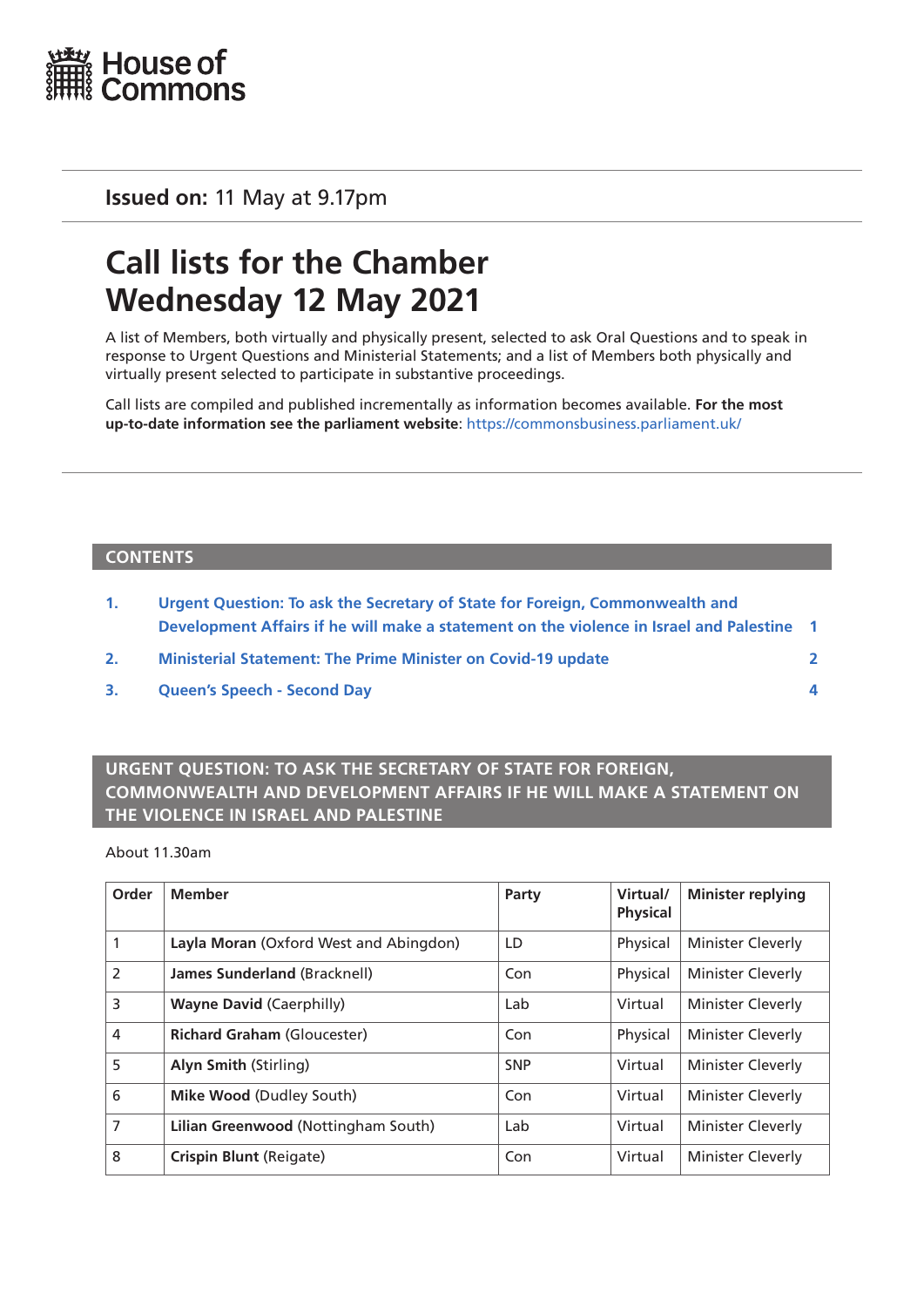<span id="page-1-0"></span>

| Order | <b>Member</b>                                      | Party      | Virtual/<br><b>Physical</b> | <b>Minister replying</b> |
|-------|----------------------------------------------------|------------|-----------------------------|--------------------------|
| 9     | Jessica Morden (Newport East)                      | Lab        | Physical                    | Minister Cleverly        |
| 10    | John Howell (Henley)                               | Con        | Virtual                     | Minister Cleverly        |
| 11    | Deidre Brock (Edinburgh North and Leith)           | <b>SNP</b> | Virtual                     | Minister Cleverly        |
| 12    | Rehman Chishti (Gillingham and Rainham)            | Con        | Virtual                     | Minister Cleverly        |
| 13    | Imran Hussain (Bradford East)                      | Lab        | Physical                    | Minister Cleverly        |
| 14    | Mr Richard Holden (North West Durham)              | Con        | Virtual                     | Minister Cleverly        |
| 15    | Andy Slaughter (Hammersmith)                       | Lab        | Virtual                     | Minister Cleverly        |
| 16    | <b>Antony Higginbotham (Burnley)</b>               | Con        | Physical                    | Minister Cleverly        |
| 17    | <b>Julie Elliott (Sunderland Central)</b>          | Lab        | Virtual                     | Minister Cleverly        |
| 18    | Jack Brereton (Stoke-on-Trent South)               | Con        | Physical                    | Minister Cleverly        |
| 19    | Paula Barker (Liverpool, Wavertree)                | Lab        | Virtual                     | Minister Cleverly        |
| 20    | Jane Hunt (Loughborough)                           | Con        | Physical                    | Minister Cleverly        |
| 21    | Gavin Newlands (Paisley and Renfrewshire<br>North) | <b>SNP</b> | Virtual                     | Minister Cleverly        |
| 22    | Andrew Selous (South West Bedfordshire)            | Con        | Virtual                     | Minister Cleverly        |
| 23    | Janet Daby (Lewisham East)                         | Lab        | Virtual                     | Minister Cleverly        |
| 24    | Stephen Crabb (Preseli Pembrokeshire)              | Con        | Virtual                     | Minister Cleverly        |
| 25    | Yasmin Qureshi (Bolton South East)                 | Lab        | Virtual                     | Minister Cleverly        |
| 26    | Rob Butler (Aylesbury)                             | Con        | Virtual                     | Minister Cleverly        |
| 27    | Dame Diana Johnson (Kingston upon Hull<br>North)   | Lab        | Virtual                     | Minister Cleverly        |
| 28    | Mr Steve Baker (Wycombe)                           | Con        | Physical                    | Minister Cleverly        |
| 29    | Ian Paisley (North Antrim)                         | <b>DUP</b> | Physical                    | Minister Cleverly        |
| 30    | Imran Ahmad Khan (Wakefield)                       | Con        | Virtual                     | Minister Cleverly        |

## **MINISTERIAL STATEMENT: THE PRIME MINISTER ON COVID-19 UPDATE**

#### About 12.20pm

| Order | <b>Member</b>                                           | Party      | Virtual/<br><b>Physical</b> | <b>Minister replying</b> |
|-------|---------------------------------------------------------|------------|-----------------------------|--------------------------|
|       | Keir Starmer (Holborn and St Pancras)                   | Lab        | Physical                    | <b>Prime Minister</b>    |
|       | <b>Caroline Nokes (Romsey and Southampton</b><br>North) | Con        | Virtual                     | <b>Prime Minister</b>    |
|       | Kirsten Oswald (East Renfrewshire)                      | <b>SNP</b> | Physical                    | <b>Prime Minister</b>    |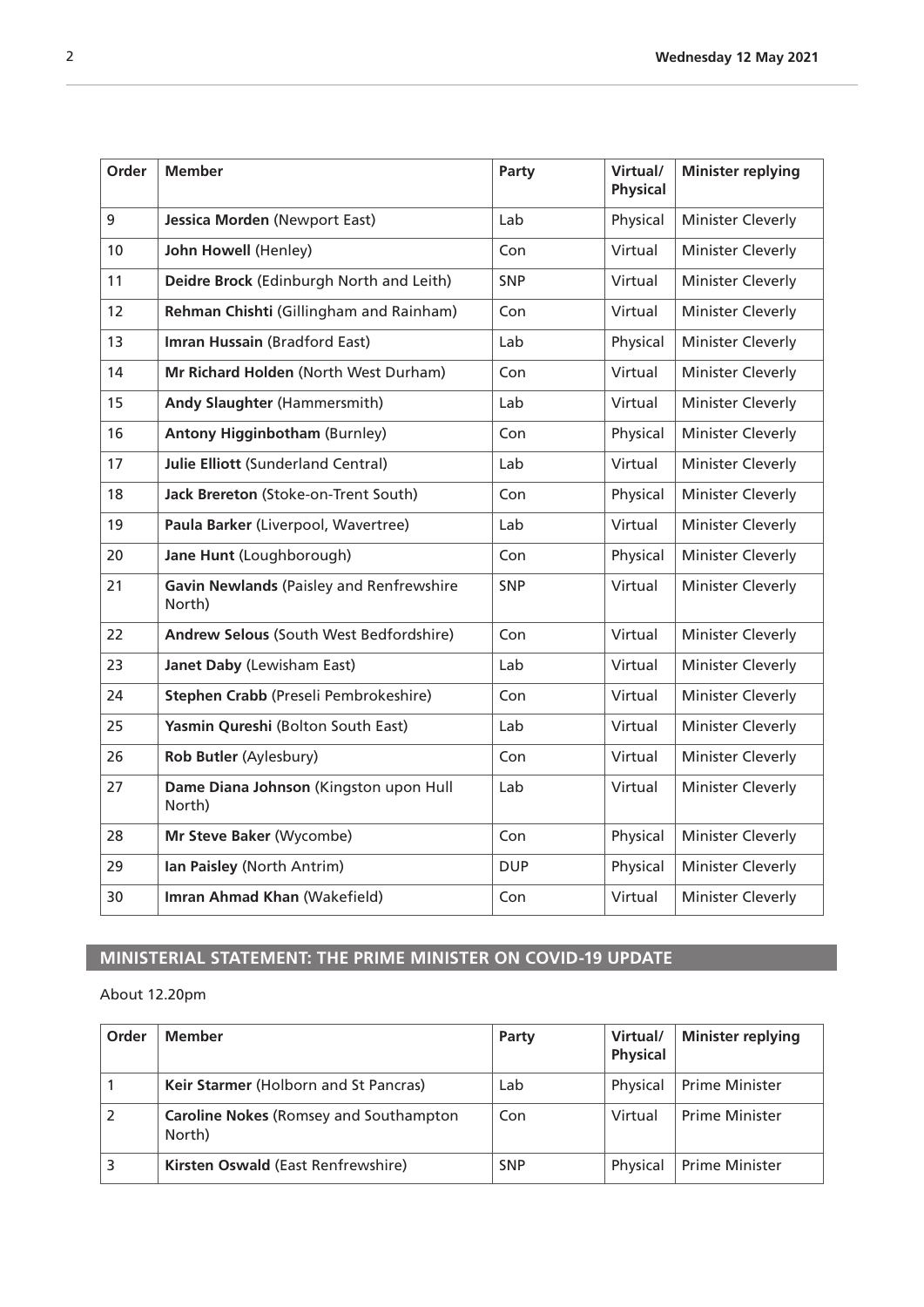| Order          | <b>Member</b>                                          | Party      | Virtual/<br><b>Physical</b> | <b>Minister replying</b> |
|----------------|--------------------------------------------------------|------------|-----------------------------|--------------------------|
| $\overline{4}$ | Mr Andrew Mitchell (Sutton Coldfield)                  | Con        | Physical                    | Prime Minister           |
| 5              | Munira Wilson (Twickenham)                             | LD         | Virtual                     | Prime Minister           |
| 6              | Jeremy Hunt (South West Surrey)                        | Con        | Physical                    | Prime Minister           |
| $\overline{7}$ | Jim Shannon (Strangford)                               | <b>DUP</b> | Physical                    | Prime Minister           |
| 8              | Suzanne Webb (Stourbridge)                             | Con        | Virtual                     | <b>Prime Minister</b>    |
| 9              | Andrew Gwynne (Denton and Reddish)                     | Lab        | Virtual                     | <b>Prime Minister</b>    |
| 10             | Ms Nusrat Ghani (Wealden)                              | Con        | Virtual                     | <b>Prime Minister</b>    |
| 11             | Cat Smith (Lancaster and Fleetwood)                    | Lab        | Physical                    | Prime Minister           |
| 12             | Dr Kieran Mullan (Crewe and Nantwich)                  | Con        | Virtual                     | Prime Minister           |
| 13             | Alan Brown (Kilmarnock and Loudoun)                    | <b>SNP</b> | Physical                    | Prime Minister           |
| 14             | Jonathan Gullis (Stoke-on-Trent North)                 | Con        | Physical                    | <b>Prime Minister</b>    |
| 15             | Emma Hardy (Kingston upon Hull West and<br>Hessle)     | Lab        | Virtual                     | Prime Minister           |
| 16             | Elliot Colburn (Carshalton and Wallington)             | Con        | Virtual                     | Prime Minister           |
| 17             | Steve McCabe (Birmingham, Selly Oak)                   | Lab        | Virtual                     | Prime Minister           |
| 18             | Mark Logan (Bolton North East)                         | Con        | Virtual                     | Prime Minister           |
| 19             | David Linden (Glasgow East)                            | <b>SNP</b> | Physical                    | Prime Minister           |
| 20             | Sir Robert Neill (Bromley and Chislehurst)             | Con        | Virtual                     | Prime Minister           |
| 21             | Clive Efford (Eltham)                                  | Lab        | Virtual                     | Prime Minister           |
| 22             | Dr Ben Spencer (Runnymede and Weybridge)               | Con        | Physical                    | Prime Minister           |
| 23             | Mr Alistair Carmichael (Orkney and Shetland)           | LD         | Virtual                     | <b>Prime Minister</b>    |
| 24             | Christian Wakeford (Bury South)                        | Con        | Physical                    | Prime Minister           |
| 25             | Dan Jarvis (Barnsley Central)                          | Lab        | Virtual                     | Prime Minister           |
| 26             | Matt Vickers (Stockton South)                          | Con        | Physical                    | Prime Minister           |
| 27             | Karin Smyth (Bristol South)                            | Lab        | Virtual                     | Prime Minister           |
| 28             | <b>Martin Vickers (Cleethorpes)</b>                    | Con        | Physical                    | Prime Minister           |
| 29             | <b>Gareth Thomas (Harrow West)</b>                     | Lab        | Virtual                     | Prime Minister           |
| 30             | Stephen Metcalfe (South Basildon and East<br>Thurrock) | Con        | Virtual                     | Prime Minister           |
| 31             | Christian Matheson (City of Chester)                   | Lab        | Physical                    | Prime Minister           |
| 32             | Huw Merriman (Bexhill and Battle)                      | Con        | Physical                    | Prime Minister           |
| 33             | Dave Doogan (Angus)                                    | <b>SNP</b> | Physical                    | Prime Minister           |
| 34             | Sir Edward Leigh (Gainsborough)                        | Con        | Physical                    | Prime Minister           |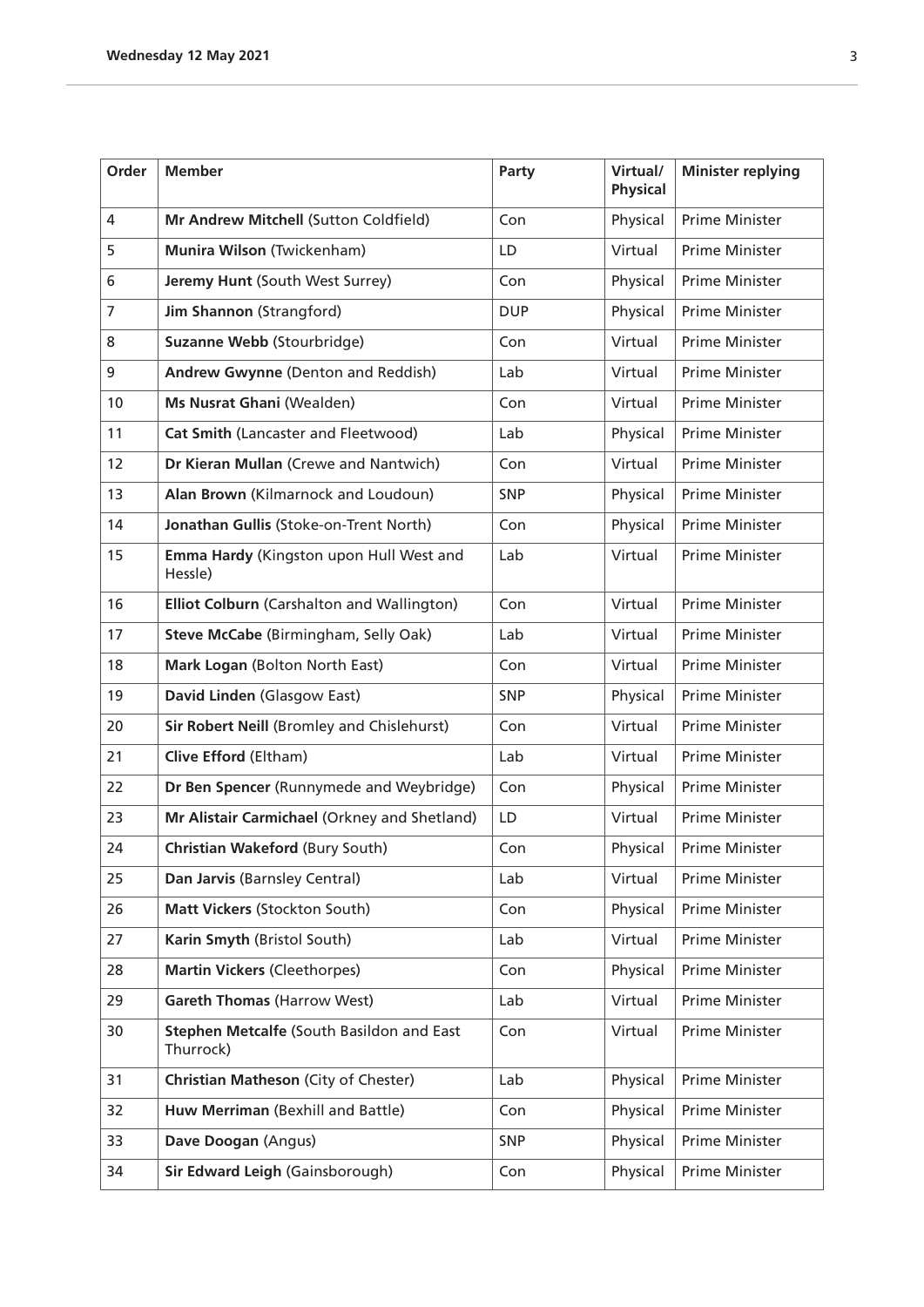<span id="page-3-0"></span>

| Order | <b>Member</b>                                    | Party      | Virtual/<br><b>Physical</b> | <b>Minister replying</b> |
|-------|--------------------------------------------------|------------|-----------------------------|--------------------------|
| 35    | Tim Farron (Westmorland and Lonsdale)            | LD         | Virtual                     | <b>Prime Minister</b>    |
| 36    | Mr Mark Harper (Forest of Dean)                  | Con        | Physical                    | <b>Prime Minister</b>    |
| 37    | <b>Afzal Khan (Manchester, Gorton)</b>           | Lab        | Virtual                     | <b>Prime Minister</b>    |
| 38    | <b>Simon Fell (Barrow and Furness)</b>           | Con        | Virtual                     | <b>Prime Minister</b>    |
| 39    | <b>Sammy Wilson (East Antrim)</b>                | <b>DUP</b> | Physical                    | <b>Prime Minister</b>    |
| 40    | <b>Felicity Buchan (Kensington)</b>              | Con        | Physical                    | <b>Prime Minister</b>    |
| 41    | Debbie Abrahams (Oldham East and<br>Saddleworth) | Lab        | Virtual                     | <b>Prime Minister</b>    |
| 42    | Dr James Davies (Vale of Clwyd)                  | Con        | Physical                    | <b>Prime Minister</b>    |
| 43    | Rachael Maskell (York Central)                   | Lab        | Virtual                     | <b>Prime Minister</b>    |
| 44    | Jason McCartney (Colne Valley)                   | Con        | Virtual                     | <b>Prime Minister</b>    |
| 45    | Rachel Hopkins (Luton South)                     | Lab        | Virtual                     | <b>Prime Minister</b>    |
| 46    | <b>Bob Blackman (Harrow East)</b>                | Con        | Virtual                     | <b>Prime Minister</b>    |
| 47    | <b>Peter Grant (Glenrothes)</b>                  | <b>SNP</b> | Virtual                     | <b>Prime Minister</b>    |
| 48    | Duncan Baker (North Norfolk)                     | Con        | Virtual                     | <b>Prime Minister</b>    |
| 49    | Chris Bryant (Rhondda)                           | Lab        | Physical                    | <b>Prime Minister</b>    |
| 50    | Dr Liam Fox (North Somerset)                     | Con        | Physical                    | Prime Minister           |

## **QUEEN'S SPEECH - SECOND DAY**

Debate is expected to begin about 1.40pm, after the Urgent Question and the Statement

| Order          | <b>Member</b>                                                                     | <b>Debate</b>          | Party      | Virtual/<br><b>Physical</b> |
|----------------|-----------------------------------------------------------------------------------|------------------------|------------|-----------------------------|
|                | <b>Chancellor of the Exchequer Rishi</b><br><b>Sunak (Richmond (Yorks))</b>       | Queen's Speech (Day 2) | Con        | Physical                    |
| $\overline{2}$ | <b>Shadow Chancellor of the</b><br><b>Exchequer Rachel Reeves (Leeds</b><br>West) | Queen's Speech (Day 2) | Lab        | Physical                    |
| 3              | Sir John Hayes (South Holland and<br>The Deepings)                                | Queen's Speech (Day 2) | Con        | Physical                    |
| $\overline{4}$ | Stephen Flynn (Aberdeen South)                                                    | Queen's Speech (Day 2) | <b>SNP</b> | Physical                    |
| 5              | <b>Theresa Villiers (Chipping Barnet)</b>                                         | Queen's Speech (Day 2) | Con        | Physical                    |
| 6              | <b>Ms Harriet Harman (Camberwell</b><br>and Peckham)                              | Queen's Speech (Day 2) | Lab        | Physical                    |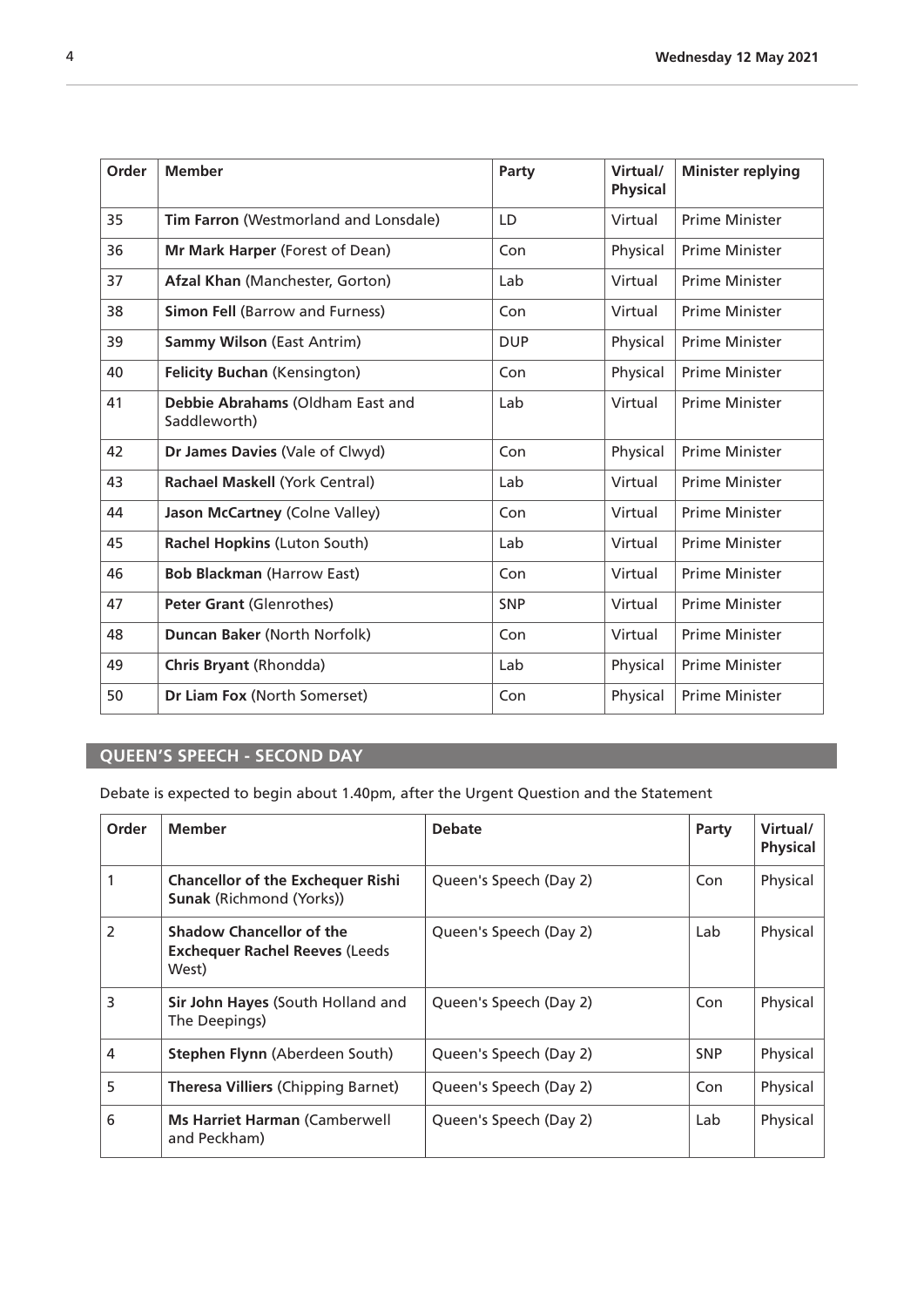| Order          | <b>Member</b>                                                       | <b>Debate</b>          | Party      | Virtual/<br><b>Physical</b> |
|----------------|---------------------------------------------------------------------|------------------------|------------|-----------------------------|
| $\overline{7}$ | Sir Geoffrey Clifton-Brown (The<br>Cotswolds)                       | Queen's Speech (Day 2) | Con        | Physical                    |
| 7a             | David Davis (Haltemprice and<br>Howden)                             | Queen's Speech (Day 2) | Con        | Physical                    |
| 8              | Liam Byrne (Birmingham, Hodge<br>Hill)                              | Queen's Speech (Day 2) | Lab        | Physical                    |
| 9              | Mr Andrew Mitchell (Sutton<br>Coldfield)                            | Queen's Speech (Day 2) | Con        | Physical                    |
| 10             | <b>Gareth Thomas (Harrow West)</b>                                  | Queen's Speech (Day 2) | Lab        | Virtual                     |
| 11             | Damian Hinds (East Hampshire)                                       | Queen's Speech (Day 2) | Con        | Physical                    |
| 12             | Christine Jardine (Edinburgh West)                                  | Queen's Speech (Day 2) | LD         | Virtual                     |
| 13             | Jeremy Wright (Kenilworth and<br>Southam)                           | Queen's Speech (Day 2) | Con        | Virtual                     |
| 14             | Dan Jarvis (Barnsley Central)                                       | Queen's Speech (Day 2) | Lab        | Virtual                     |
| 15             | <b>Andrew Bowie (West Aberdeenshire</b><br>and Kincardine)          | Queen's Speech (Day 2) | Con        | Physical                    |
| 16             | Marion Fellows (Motherwell and<br>Wishaw)                           | Queen's Speech (Day 2) | <b>SNP</b> | Virtual                     |
| 17             | Mr Tobias Ellwood (Bournemouth<br>East)                             | Queen's Speech (Day 2) | Con        | Physical                    |
| 18             | <b>Grahame Morris (Easington)</b>                                   | Queen's Speech (Day 2) | Lab        | Virtual                     |
| 19             | Kevin Hollinrake (Thirsk and<br>Malton)                             | Queen's Speech (Day 2) | Con        | Physical                    |
| 20             | <b>Caroline Lucas</b> (Brighton, Pavilion)   Queen's Speech (Day 2) |                        | Green      | Virtual                     |
| 21             | <b>Giles Watling (Clacton)</b>                                      | Queen's Speech (Day 2) | Con        | Virtual                     |
| 22             | Mr Toby Perkins (Chesterfield)                                      | Queen's Speech (Day 2) | Lab        | Physical                    |
| 23             | George Freeman (Mid Norfolk)                                        | Queen's Speech (Day 2) | Con        | Physical                    |
| 24             | Jessica Morden (Newport East)                                       | Queen's Speech (Day 2) | Lab        | Physical                    |
| 25             | Mr Simon Clarke (Middlesbrough<br>South and East Cleveland)         | Queen's Speech (Day 2) | Con        | Virtual                     |
| 26             | Ian Paisley (North Antrim)                                          | Queen's Speech (Day 2) | <b>DUP</b> | Physical                    |
| 27             | Mike Wood (Dudley South)                                            | Queen's Speech (Day 2) | Con        | Virtual                     |
| 28             | Christian Matheson (City of Chester)                                | Queen's Speech (Day 2) | Lab        | Physical                    |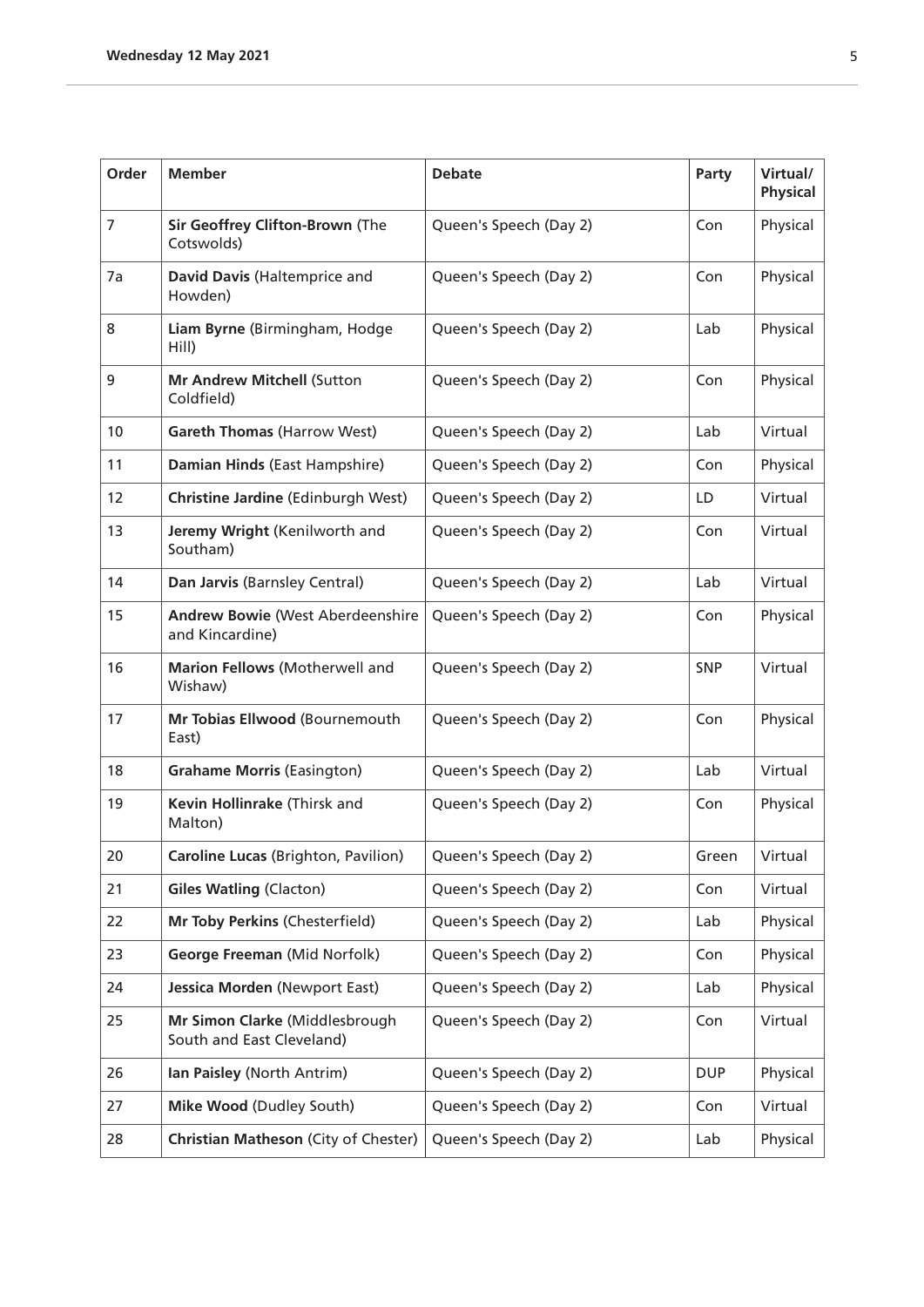| Order | <b>Member</b>                                      | <b>Debate</b>          | Party      | Virtual/<br><b>Physical</b> |
|-------|----------------------------------------------------|------------------------|------------|-----------------------------|
| 29    | <b>Richard Fuller (North East</b><br>Bedfordshire) | Queen's Speech (Day 2) | Con        | Physical                    |
| 30    | Kirsten Oswald (East Renfrewshire)                 | Queen's Speech (Day 2) | <b>SNP</b> | Physical                    |
| 31    | <b>Caroline Ansell (Eastbourne)</b>                | Queen's Speech (Day 2) | Con        | Virtual                     |
| 32    | Stephen Kinnock (Aberavon)                         | Queen's Speech (Day 2) | Lab        | Virtual                     |
| 33    | Mr Richard Holden (North West<br>Durham)           | Queen's Speech (Day 2) | Con        | Physical                    |
| 34    | <b>Wendy Chamberlain (North East</b><br>Fife)      | Queen's Speech (Day 2) | LD         | Physical                    |
| 35    | Laura Farris (Newbury)                             | Queen's Speech (Day 2) | Con        | Physical                    |
| 36    | Justin Madders (Ellesmere Port and<br>Neston)      | Queen's Speech (Day 2) | Lab        | Physical                    |
| 37    | <b>Mary Robinson (Cheadle)</b>                     | Queen's Speech (Day 2) | Con        | Physical                    |
| 38    | Emma Hardy (Kingston upon Hull<br>West and Hessle) | Queen's Speech (Day 2) | Lab        | Physical                    |
| 39    | Duncan Baker (North Norfolk)                       | Queen's Speech (Day 2) | Con        | Virtual                     |
| 40    | <b>Geraint Davies (Swansea West)</b>               | Queen's Speech (Day 2) | Lab        | Virtual                     |
| 41    | Marco Longhi (Dudley North)                        | Queen's Speech (Day 2) | Con        | Physical                    |
| 42    | Karin Smyth (Bristol South)                        | Queen's Speech (Day 2) | Lab        | Virtual                     |
| 43    | Aaron Bell (Newcastle-under-Lyme)                  | Queen's Speech (Day 2) | Con        | Physical                    |
| 44    | <b>Charlotte Nichols (Warrington</b><br>North)     | Queen's Speech (Day 2) | Lab        | Physical                    |
| 45    | Andrew Griffith (Arundel and South<br>Downs)       | Queen's Speech (Day 2) | Con        | Virtual                     |
| 46    | Daniel Zeichner (Cambridge)                        | Queen's Speech (Day 2) | Lab        | Virtual                     |
| 47    | Tom Hunt (Ipswich)                                 | Queen's Speech (Day 2) | Con        | Physical                    |
| 48    | <b>Richard Thomson (Gordon)</b>                    | Queen's Speech (Day 2) | <b>SNP</b> | Physical                    |
| 49    | Ben Everitt (Milton Keynes North)                  | Queen's Speech (Day 2) | Con        | Physical                    |
| 50    | Gerald Jones (Merthyr Tydfil and<br>Rhymney)       | Queen's Speech (Day 2) | Lab        | Virtual                     |
| 51    | Paul Howell (Sedgefield)                           | Queen's Speech (Day 2) | Con        | Virtual                     |
| 52    | Catherine West (Hornsey and Wood<br>Green)         | Queen's Speech (Day 2) | Lab        | Virtual                     |